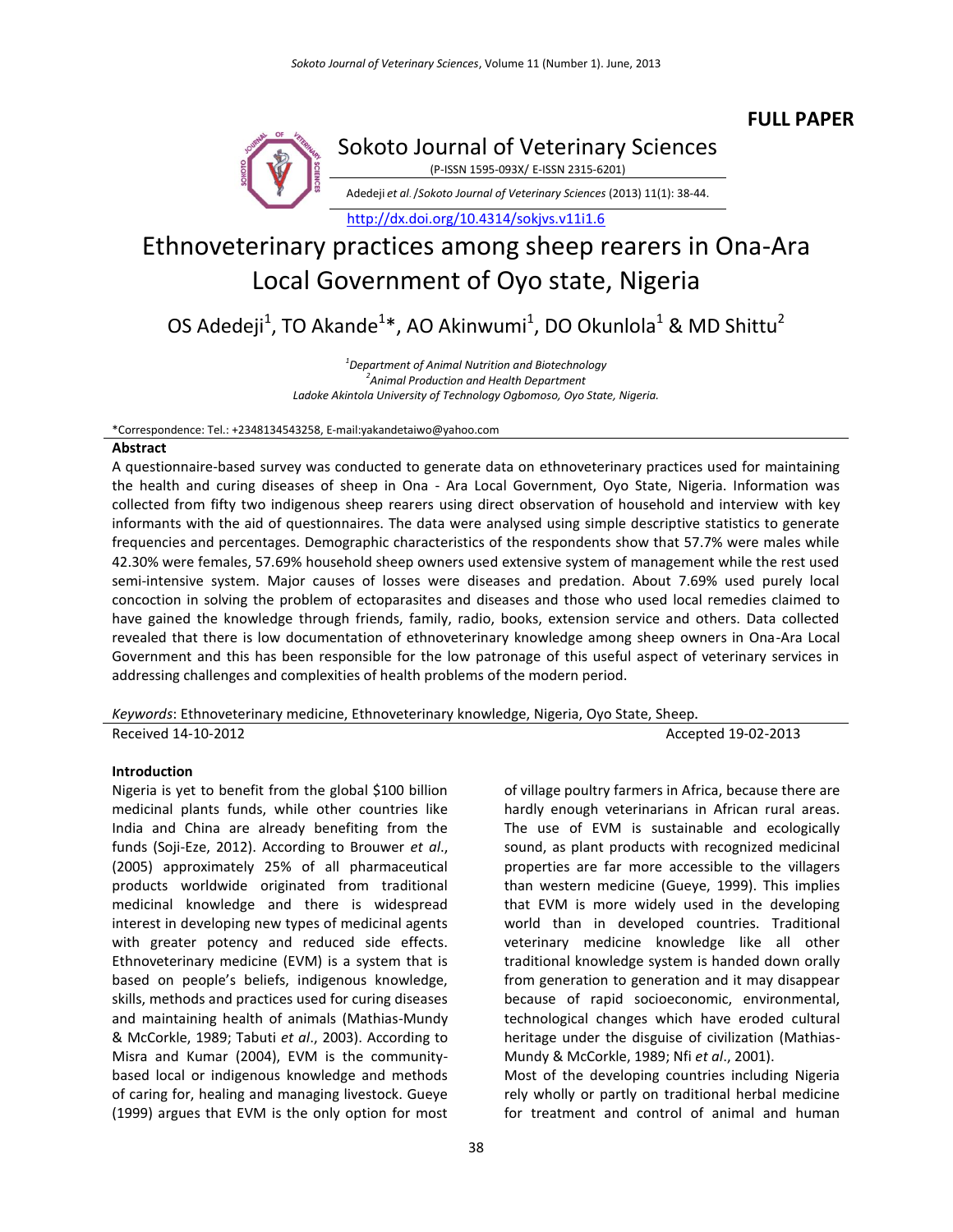diseases (Sofowora, 1993). Kudi and Myint, (1999) concluded that in Nigeria, traditional veterinary practices play important roles in many areas. Moreover, questionable quality of allopathic drugs, development of chemo-resistance in livestock and companion animals due to indiscriminate use of antihelmintics and antibiotics e.g ampicillin and tetracycline and their user-unfriendly effects such, as antibiotic residues in the milk and other animal products are sufficient drawbacks to divert the attention from modern veterinary medicine to ethnoveterinary medicine (Akhtar, 1988; Akhtar & Ahmad, 1992).

Traditional practices still form the building blocks on which the foundations of development lie. Unless they are understood in their entirety, sustainable development becomes difficult. Traditional practices can be used to provide economical solutions to improve productivity of animals and reduction in poverty of the poor farmers (Iqbal *et al*., 2005; Soji-Eze, 2012). The use of medicinal plants is an option for livestock farmers who are not allowed to use allopathic drugs under certified organic programs or cannot afford to use allopathic drugs for minor health problems of livestock (Cheryl *et al*., 2007). Hence, this study was designed to generate information on ethnoveterinary medicine and its application in sheep management in Ona-Ara Local Government, Oyo state, Nigeria.

## **Materials and methods**

## *Study area*

The study area covered Ona-Ara local government area (LGA) of Oyo State with its headquarter in Akanran. The LGA has eleven districts (wards). Agriculture is the mainstay of the inhabitants, although few engaged in non-agricultural activities and their major language is Yoruba. It has an area of  $290$ km<sup>2</sup> and a population of 265,059 as at 2006 National Population.

# *Survey protocol and information gathering*

Fifty-two (52) respondents were randomly selected from the study area. All respondents were farmers or traders who are engaged in economic activities around sheep rearing. The instruments for information collection were structured questionnaires, direct observation of household sheep rearers and interviews. These were administered to the selected village sheep owners and sheep traders. information provided by the respondents were organized under the following sub-headings: socioeconomic background, sheep management practices, major causes of sheep losses, health management practices, local methods for treating sheep diseases and extension services that the respondents enjoyed.

# *Data analysis*

Data obtained are presented tables. They were analyzed using simple descriptive statistics to generate frequencies and percentages with the aid of SPSS (2007).

## **Results**

Table 1 shows demographic characteristics of the respondents. Out of the 52 respondents interviewed 57.69% were males while 42.31% were females. Twenty-five percent had primary education, 55.77% had secondary education while 5.77% attended tertiary education and 13.46% never attended any school. According to occupation 9.62% were artisans, 42.32% were farmers (combined rearing of sheep with planting of crops) while 32.69% and 15.38% were traders and other occupations respectively. It was also observed that 55.77%, 34.62% and 9.62% reported that they have been rearing sheep on subsistence level for 4-15 years, 16- 27 years and 28-40 years respectively. The report also showed that 96.15% of the farmers depend on their personal savings as source of capital while only 3.85% relied on bank for loan.

The management practices employed by the respondents were as described in Figure 1. Fiftyseven point sixty-nine percent57.69% household sheep owners used extensive system of management while the rest used semi-intensive system. 63.46% of the owners fed their animals with kitchen waste and forage, 30.77% fed with forage and concentrate while 1.92% fed them with forage only as shown in Figure 2. The results also indicated that animals were fed at variable number of times in a day with the highest number of respondents (82.69%) feeding their animals twice per day.

Figure 3 shows the major causes of losses which include diseases, predation and parasites, and a combination of these as claimed by the respondents. Other factors included road traffic accidents, theft and unhygienic conditions. A greater proportion of the losses (38.46%) occurred at the adult stage (figure 4), higher than in lamb (28.85%) while it was (26.92%) in yearling stage. As shown in Figure 5 only 42.31% of the rearers vaccinated their sheep against common diseases, 7.69% used purely local concoction and 44.23% combined the use of vaccines and local remedies to vaccinate and treat their animals against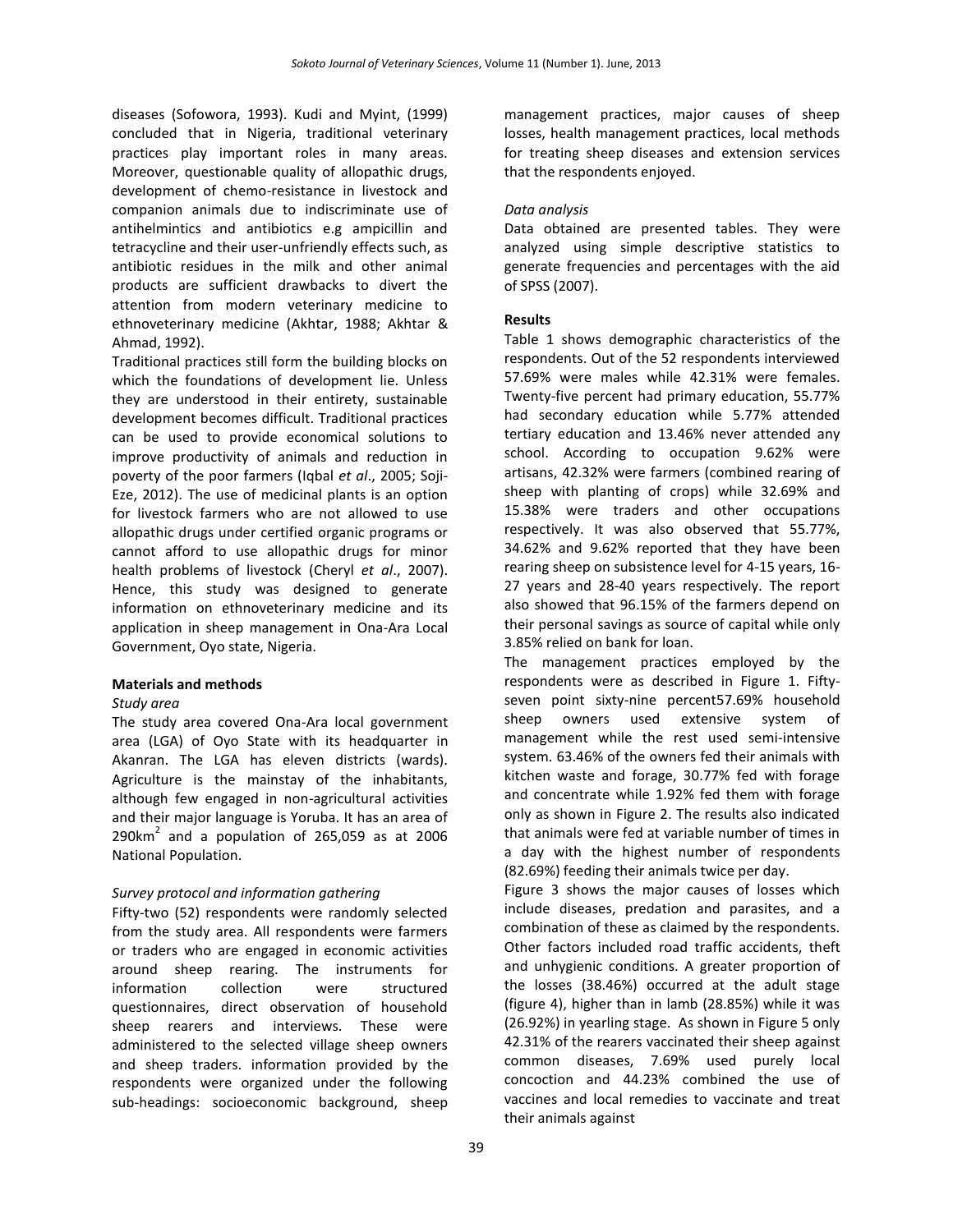*Sokoto Journal of Veterinary Sciences*, Volume 11 (Number 1). June, 2013

| Variables               |                       | Frequency                | Percentage (%) |
|-------------------------|-----------------------|--------------------------|----------------|
| Sex                     |                       |                          |                |
|                         | Male                  | 30                       | 57.69          |
|                         | Female                | 22                       | 42.31          |
|                         | Total                 | 52                       | 100.00         |
| Education               |                       |                          |                |
|                         | Primary               | 13                       | 25.00          |
|                         | Secondary             | 29                       | 55.77          |
|                         | Tertiary              | $\mathbf{3}$             | 5.77           |
|                         | None                  | $\overline{7}$           | 13.47          |
|                         | Total                 | 52                       | 100.00         |
| Occupation              |                       |                          |                |
|                         | Artisan               | 5                        | 9.62           |
|                         | *Farming              | 22                       | 42.32          |
|                         | Trading               | 17                       | 32.69          |
|                         | Others                | 8                        | 15.38          |
|                         | Total                 | 52                       | 100.00         |
| Period of rearing (yrs) |                       |                          |                |
|                         | $4 - 15$              | 29                       | 55.77          |
|                         | $16 - 27$             | 18                       | 34.61          |
|                         | 28-40                 | 5                        | 9.62           |
|                         | Total                 | 52                       | 100.00         |
| Scope of rearing        |                       |                          |                |
|                         | Subsistence           | 52                       | 100.00         |
|                         | Commercial            | $\overline{\phantom{a}}$ | $\frac{1}{2}$  |
|                         | Total                 | 52                       | 100.00         |
| Capital source          |                       |                          |                |
|                         | Personal saving       | 50                       | 96.15          |
|                         | <b>Bank</b>           | $\overline{2}$           | 3.85           |
|                         | Friends and relatives |                          |                |
|                         | Cooperatives          |                          |                |
|                         | Others                |                          |                |
|                         | Total                 | 52                       | 100.00         |
| Age (yrs)               |                       |                          |                |
|                         | 24-34                 | 04                       | 7.69           |
|                         | 35-45                 | 06                       | 11.54          |
|                         | 46-56                 | 08                       | 15.39          |
|                         | 57-67                 | 17                       | 32.69          |
|                         | $>68$                 | 17                       | 3.00           |
|                         | Total                 | 52                       | 100.00         |

**Table 1**: Demographic characteristics of respondents of sheep owners in Ona-Ara local government of Oyo State

Combined rearing of sheep with planting crops

treatment despite their awareness of various disease outbreaks (Figure 5).

As revealed in Figure 6, sheep owners who use local

remedies claimed to have gained the knowledge through friends, family, radio, books, extension service and others.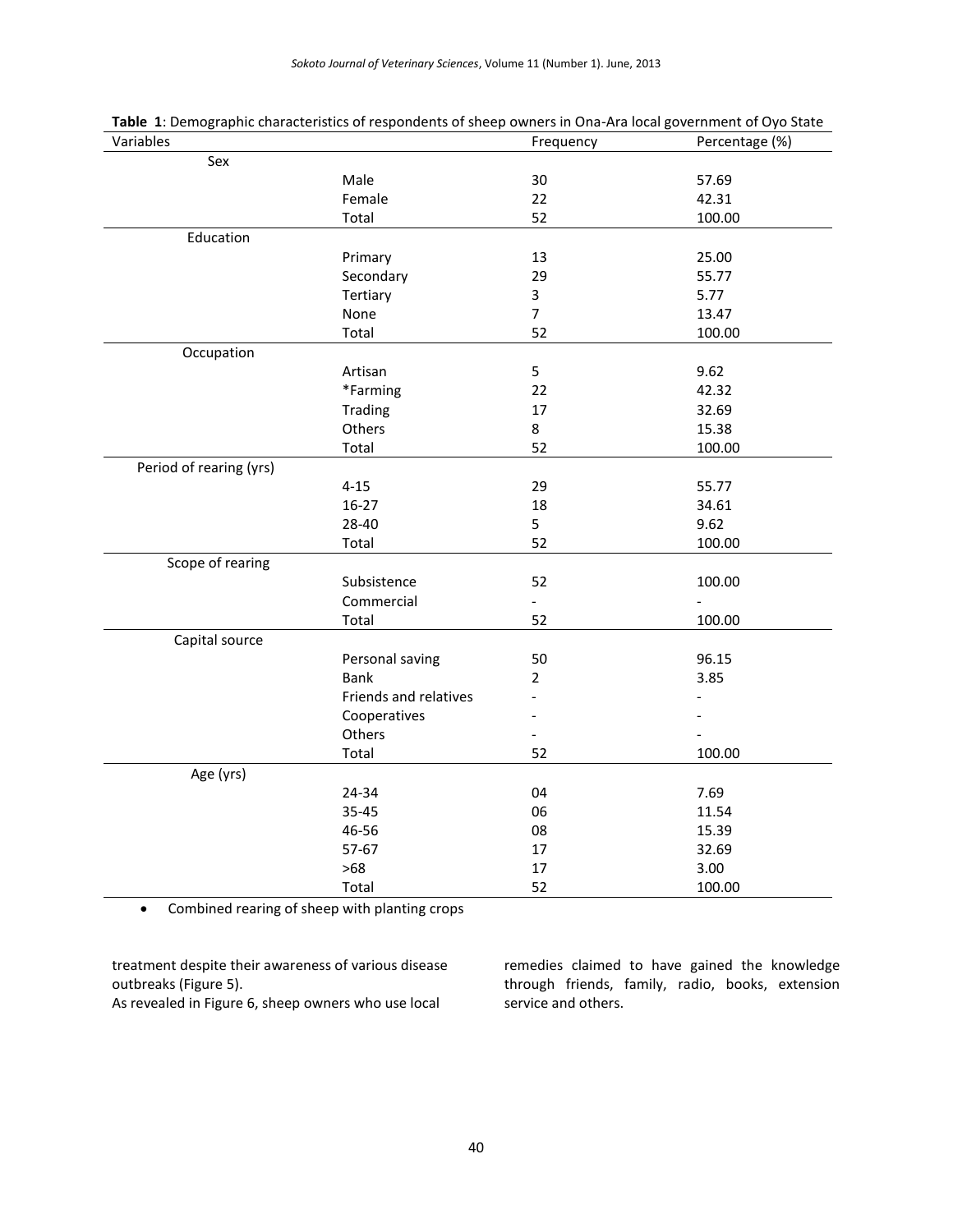

**Figure 1.** Management practices adopted by the respondents of sheep owners in Ona-Ara local government of Oyo State



Figure 3: Causes of sheep loss according to of sheep owners in Ona-Ara Local Government of Oyo State



**Figure 2**: Feed types fed to the animal at Ona-Ara local government of Oyo State



Figure 4: Stages of sheep loss according to respondents sheep owners in Ona-Ara Local Government of Oyo State.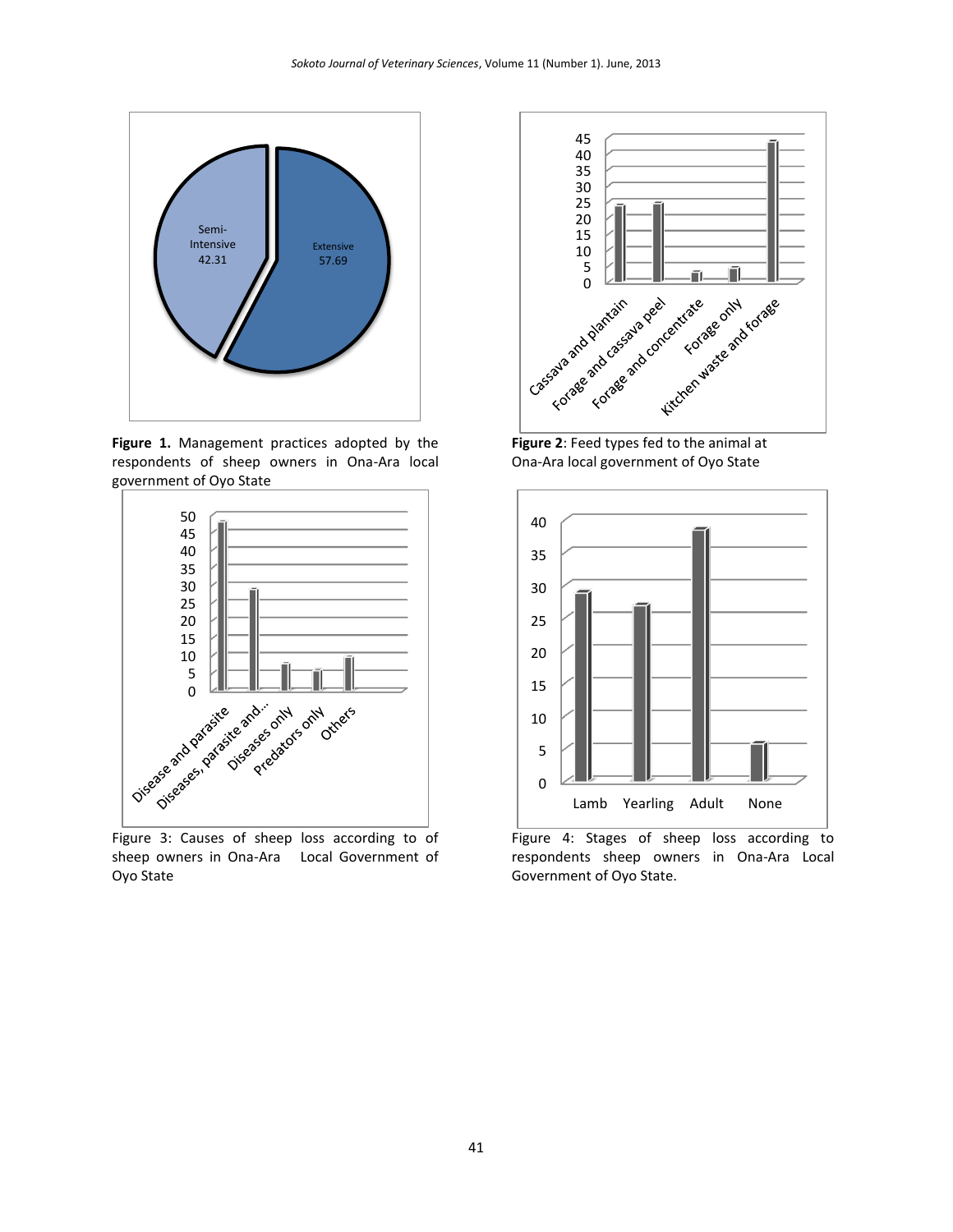

**Figure 5**: Treatment adopted by the respondents against diseases in Ona-Ara Local Government of Oyo State

#### **Discussion**

Higher number of males with dominance of secondary school educational level in the demographic characteristics supports the observation of Chimonyo *et al.,* (1999) that in most African societies, males are the heads of the households. High level of educational awareness suggests that animal health management can be improved among the sheep owners. Management practices adopted by the respondents were characterized by low input and this supports the claims by Safilios, (1983) and Molokwu, (1982) who associated low input with extensive system of management and semi-intensive system. The dominance of extensive system of management in the study area agrees with findings of Safilios, (1983) that the most common system throughout the developing countries involves the extensive system with large herds or the intensive system with smaller herds.

The major causes of losses in sheep reported by Moreki *et al*., (2010) in order of importance are diseases, predation and a combination of diseases, parasites and predation. This was in agreement with this study. Sheep rearers in Ona Ara Local government of Oyo state embraced the use of both the conventional and the non conventional approaches in addressing diseases and parasite challenges while a few individuals completely ignore it despite their awareness.



**Figure 6**: Sources of information at Ona-Ara Local Government of Oyo State

The common plants frequently used to treat sheep ailments in the study area includes *Allium sativum* against helminthiasis which has been reported by Uncini *et al.,* (2001). The use of *Cassia occidentalis* against retention of fetal membranes also reported by Lans and Brown (1998) and the same plant has been shown to have high anthelmintic efficacy in rats (Ibrahim *et al.*, 1984). The antihelmintic efficacy of *Vernonia amygdalina,* as obtained in the study is in line with the works of Nfi *et al.*, 2001. The use of *Aloe spp* and *Nicotiana tabacum* leaves against diseases and parasites aligns with the reports of Moreki *et al.,* 2010. Others include *Citrus medica* (helminthiasis and diarrhea), *Telfaria occidentalis*  (helminthiasis), *Musa sapientum* (mastitis), *Mangifera indica* (Foot and Mouth)*,* and *Oryza sativa* (retention of fetal membranes). Some of the plants mentioned in this study contain chemicals that may explain their ethnoveterinary use. For instance, some of the plants influence the immune system or are effective against internal and external parasites (Abdu & Faya, 2000). Plant parts used for drug preparation include barks, leaves, stems, juices, flowers, bulbs and seeds. This was also reported by Viegi *et al*. (2003), Jabber *et al.,* (2006) and Dilshad *et al*. (2008). There was a wide variation in doses and preparation of remedies from the same plant. This was in agreement with McCorkle and Mathias-Mundy, (1992) who reported that mode of preparation varies according to the active ingredient to be extracted and the route of administration.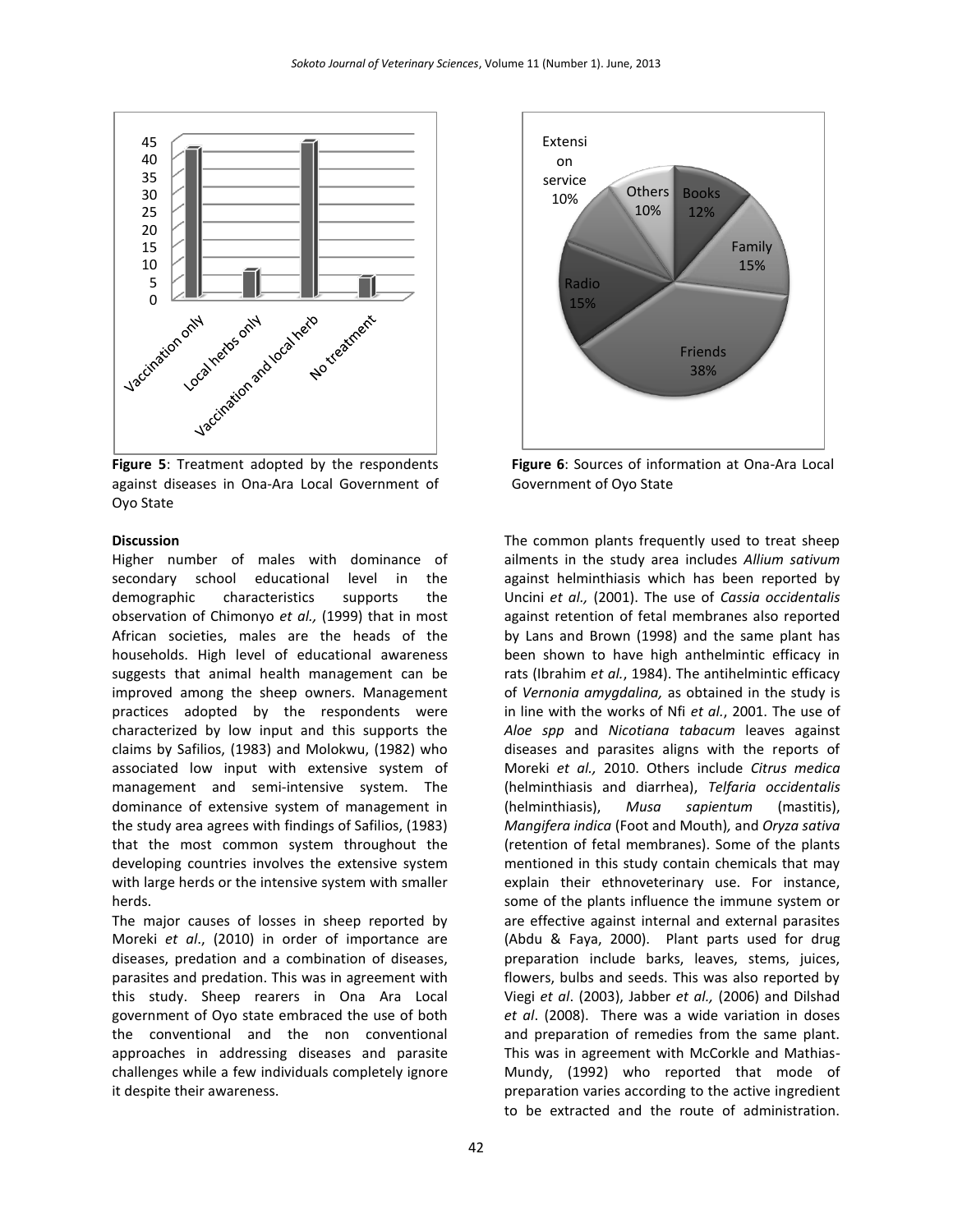Materials than plants used alone or in combination with other plants are common salt, potash alum, Shea butter, engine oil, palm oil. Frequently used parts of the plants were leaves, bark, fruits, and flowers. Remedies were processed by pulverization, extracted as decoctions and administered orally or topically as the case may require.

Due to poor documentation of knowledge of ethnoveterinary medicine, only few people recommended the use of local remedies while others did not give their full support because of inadequate knowledge of it. Approximately 25% of all pharmaceutical products worldwide originated from traditional medicinal knowledge and there is widespread interest in developing new types of medicinal agents with greater potency and reduced side effects.

## **References**

- Abdu PA & Faya JN (2000). The efficacy of some Nigerian plants on helminthes found in local chickens. Ethno veterinary practices research and development. Proceedings of an International Workshop on Ethno veterinary practices held 14-18 August 2000, Kaduna, Nigeria. Pp 65-71.
- Akhtar MS & Ahmed I (1992). Comparative efficacy of Mallotusphillipineensis fruit (Kamala) or Nilzan® drug against gastro lntestinal cestodes in Beetal goats. *Small Ruminant Research,* **8***:* 121-128.
- Akhtar MS (1988). Anthelmintic evaluation of indigenous medicinal plants for veterinary Usage. Final Research Report (1983-1988) Department of physiology and pharmacology, University of Agriculture, Faisalabad, Pakistan Pp 24-28.
- Brouwer N, Liu Q, Harrington D, Kohen J, Vemulpad S, Jamie J, Randall M & Randall D (2005). Ethno pharmacological Study of Medicinal Plants in New South Wales. *Molecules* 2005, 10, 1252-1262.
- Cheryl L, Nancy T, Tonya K, Gerhand B & Willi B (2007). Ethnovetrinary medicines used for ruminants in British, Columbia, Canada. *Journal of Ethnovetrinary Medicines,* 3:11 doi: 10.1186/1746-4269.
- Chimonyo M, Kusina NT, Hamudikuwanda H & Nyoni O (1999). Land use and usage of cattle for draught power in a small holder croplivestock farming system in Zimbabwe.

In conclusion, conventional veterinary service alone cannot fully address all the challenges and complexities of health problems of the modern period. The introduction of *artemisinin*, an antimalarial compound derived from *Artemisia annua* is a good example of how medical systems utilize herbal resources. The results obtained show that there is low documentation of Ethnoveterinary knowledge among sheep owners in Ona-Ara Local Government and this has been responsible for the low patronage of medicinal plants. The study has also generated and documented the undocumented local non-conventional methods used in curing animal diseases and the information can also be used by researchers in order to test the efficacy of locally available ethnoveterinary plant materials as alternatives to conventional drugs and vaccines.

> *Journal of Applied Science of Spouth Africa.*  **5**:111-121.

- Dilshad SMR, Rehman N Iqbal Z, Muhammed G, Iqbal A & Ahamd N (2008). Aninvestory of the ethnoveterinary practices for reproductive disoreders in cattle and buffaloes*, Sargodha district of Paskistan. Journal of Ethnopharmacology.,* **117**: 393-402.
- Gueye EF (1999). Ethnoveterinary medicine against disease in Africa villages. *World Poultry Science Journal,* **35**: 187-198.
- Ibrahim MA, Nwude N, Ogunsusi RA, & Aliu YO (1984). Screening of West African plants for antihelmintic activity. *International Liver Cancer Association Bulletin.* **17**:19–23.
- Iqbal ZA, Jabban MS, Akhtar G, Muhammed & Lateef M (2005)*.* Possible role of ethnoveterinary medicine in poverty reduction in Pakistan: use of botanical anthelmintics an example*. Journal of Agriculture & Social Sciences,*  **1**(2): 187-195.
- Jabber A, Iqbal Z & Khan MN (2006). In vitro anthelmintic activity of Trachyspermum amml seeds. *Pharcology Magazine*, **2**(6): 126-129.
- Kudi AC & Myint SH (1999). Antiviral activity of some Nigerian Medicinal plant extracts. *Journal of ethnopharmacology,* **68**:289-294.
- Lans C & Brown G (1998). Observations on ethnoveterinary medicines in Trindad and Tobago. *Preventive Veterinary Medicine, 35: 125-142.*